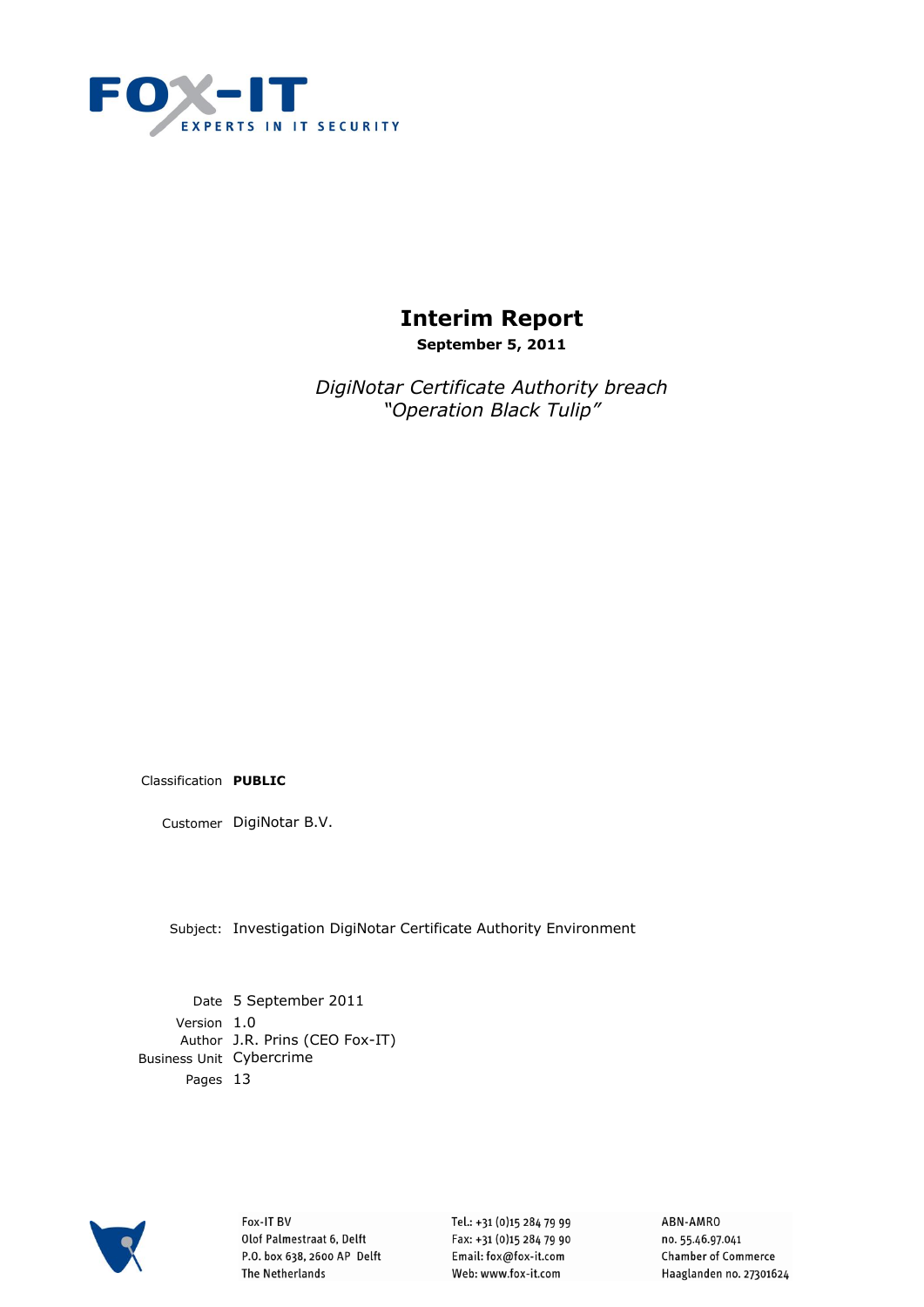#### **Fox-IT BV**

Olof Palmestraat 6 2616 LM Delft

P.O. box 638 2600 AP Delft

The Netherlands

Phone: +31 (0)15 284 7999 Fax: +31 (0)15 284 7990 Email: fox@fox-it.com Internet: www.fox-it.com

Copyright © 2011 Fox-IT BV

All rights reserved.

#### **Trademark**

Fox-IT and the Fox-IT logo are trademarks of Fox-IT BV. All other trademarks mentioned in this document are owned by the mentioned legacy body or organization.

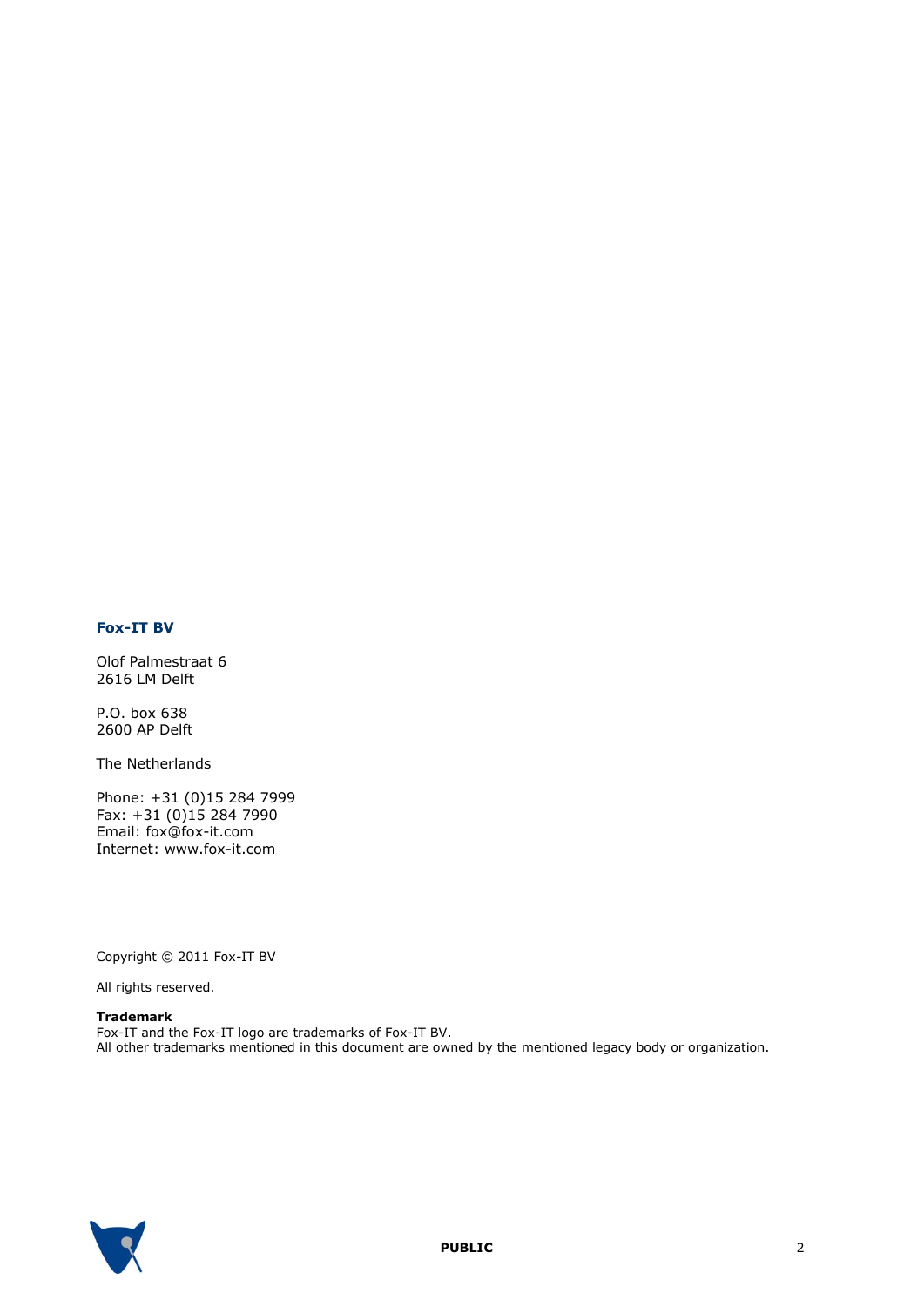## **1 Introduction**

### *1.1 Background*

The company DigiNotar B.V. provides digital certificate services; it hosts a number of Certificate Authorities (CA"s). Certificates issued include default SSL certificates, Qualified Certificates and "PKIoverheid" (Government accredited) certificates.

On the evening of Monday August 29<sup>th</sup> it became public knowledge that a rogue  $*$ .google.com certificate was presented to a number of Internet users in Iran. This false certificate had been issued by DigiNotar B.V. and was revoked<sup>1</sup> that same evening.

On the morning of the following Tuesday, Fox-IT was contacted and asked to investigate the breach and report its findings before the end of the week.

Fox-IT assembled a team and started the investigation immediately. The investigation team includes forensic IT experts, cybercrime investigators, malware analysts and a security expert with PKI experience. The team was headed by CEO J.R. Prins directly.

It was communicated and understood from the outset, that Fox-IT wouldn't be able to complete an indepth investigation of the incident within this limited timeframe. This is due to the complexity of the PKI environment and the uncommon nature of the breach.

Rather, due to the urgency of this matter, Fox-IT agreed to prepare an interim report at the end of the week with its preliminary findings, which would be published.

## *1.2 Investigation questions*

The investigation predominately focused on following questions:

- 1. How did the perpetrators access the network?
- 2. What is the scope and status of the breach?
	- *Have other DigiNotar CA environments been breached?*
	- *Do we still see hacker activity on the network of DigiNotar?*
	- *Are rogue certificates actively being used by hackers?*
- 3. Can we discover anything about the impact of the incident?
	- *What certificates were issued without knowledge of DigiNotar?*
	- *What other (rogue) certificates might have been generated?*
	- *How many rogue connections were made using rogue certificates?*
	- *What was the nature of these connections?*

In order to address these questions we (basically) (i) implemented specialized monitoring to be able to detect, analyse and follow up on active misuse, and (ii) analysed digital traces on hard disks, and in databases and log files to investigate the origin and impact of the breach.

 $<sup>1</sup>$  Revoked: A [certificate](http://en.wikipedia.org/wiki/Certificate_authority) is irreversibly revoked if, for example, it is discovered that the certificate</sup> [authority](http://en.wikipedia.org/wiki/Certificate_authority) (CA) had improperly issued a certificate, or if a private-key is thought to have been compromised. Certificates may also be revoked for failure of the identified entity to adhere to policy requirements such as publication of false documents, mis-representation of software behavior, or violation of any other policy specified by the CA operator or its customer. The most common reason for revocation is the user no longer being in sole possession of the private key (*e.g.*, the token containing the private key has been lost or stolen).



-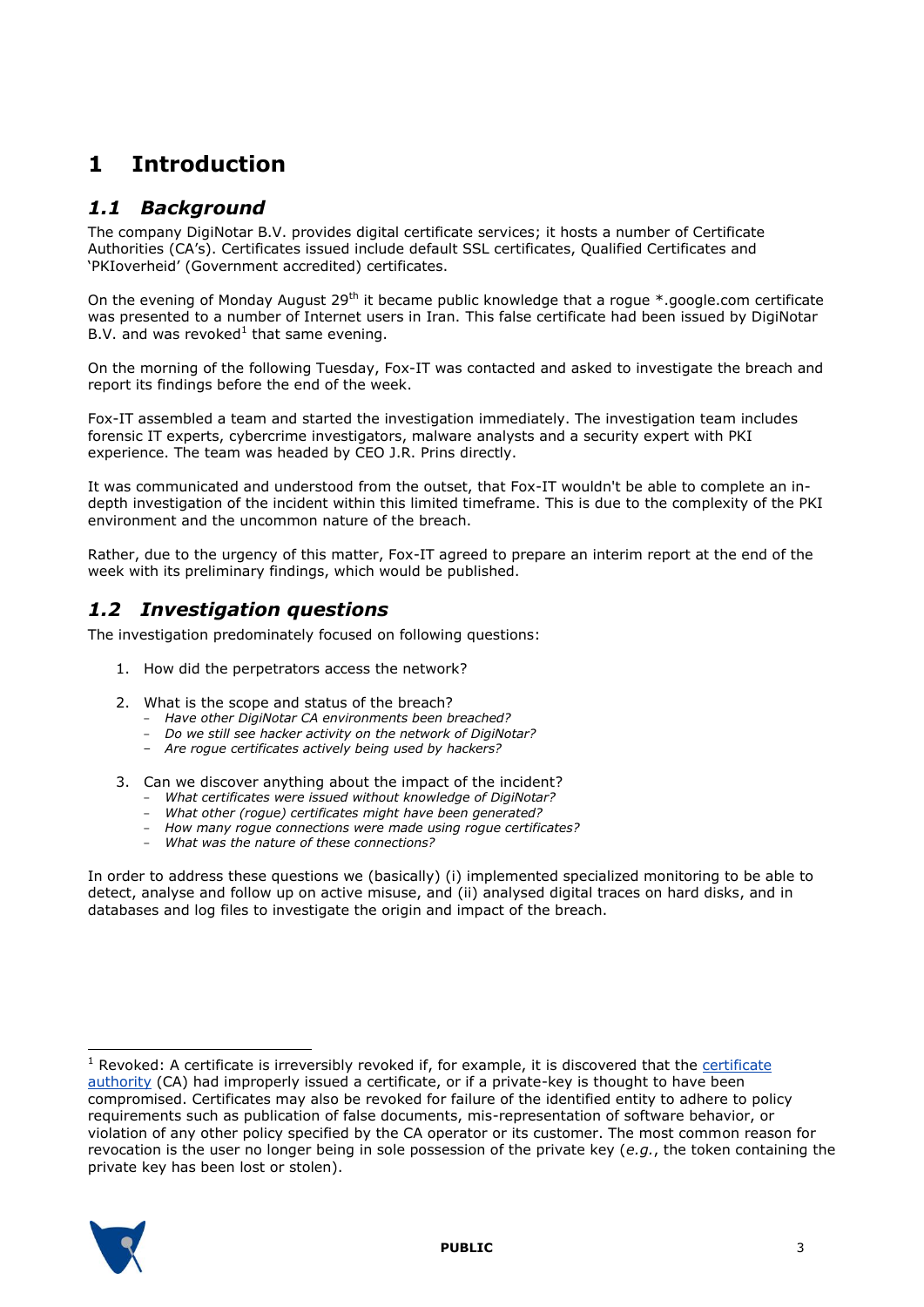## *1.3 This report*

The goal of this report is to share relevant information with DigiNotar stakeholders (such as the Dutch Government and the Internet community), based on which they can make their own risk analysis. Because this is a public report, some investigation results and details cannot be included for privacy and/ or security reasons.

Since the investigation has been more of a fact finding mission thus far, we will not draw any conclusions with regards to the network-setup and the security management system. In this report we will not give any advice to improve the technical infrastructure for the long term. Our role is to investigate the incident and give a summary of our findings until now. We leave it to the reader in general and other responsible parties in the PKI- and internet community to draw conclusions, based on these findings. We make a general reservation, as our investigations are still on going.

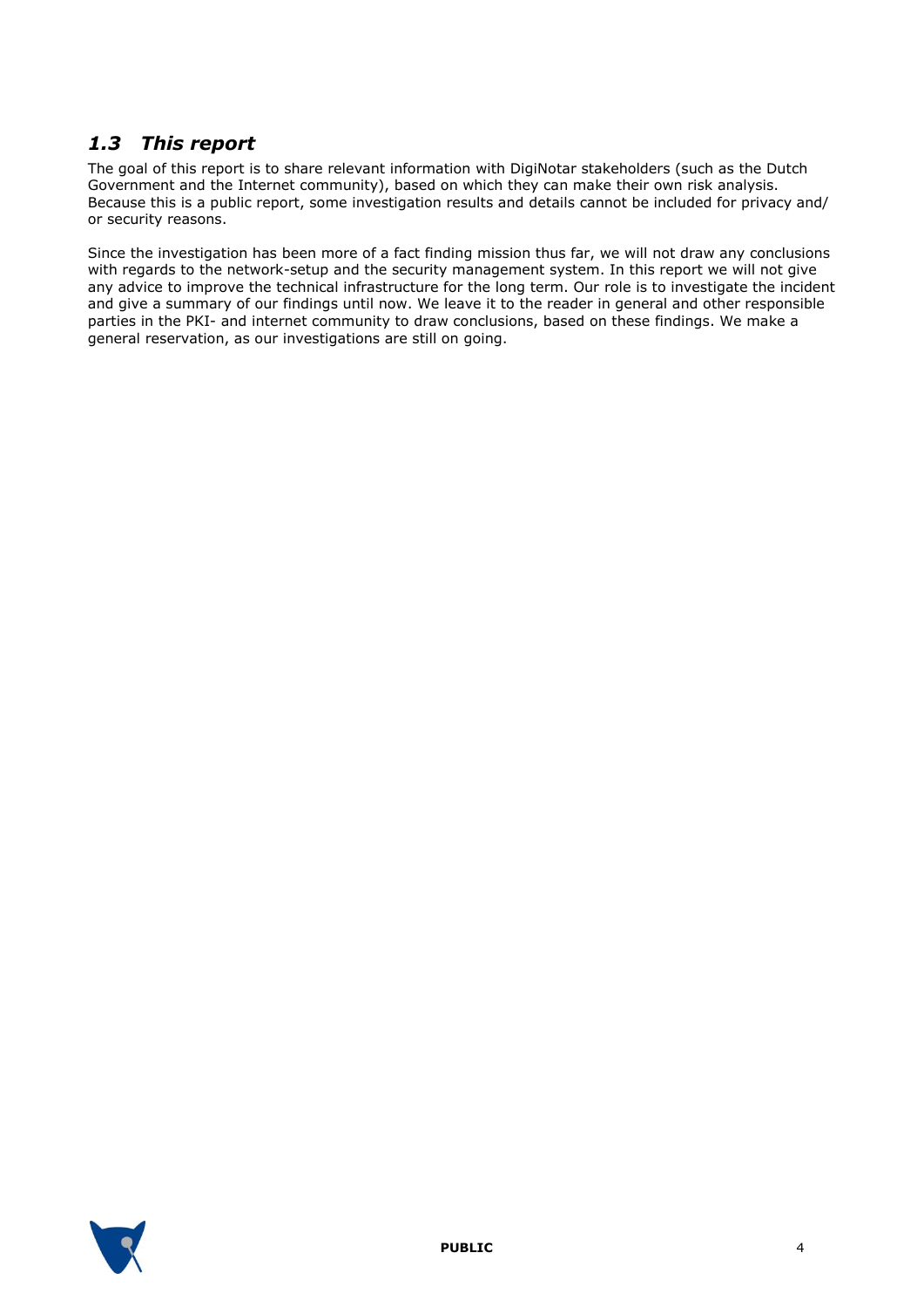# **2 Investigations**

## *2.1 Prior investigations*

Some investigations were conducted before we started.

Fox-IT was given access to a report produced by another IT-security firm which performs the regular penetration testing and auditing for DigiNotar. The main conclusions from this report dated July 27<sup>th</sup> were:

A number of servers were compromised. The hackers have obtained administrative rights to the outside webservers, the CA server "Relaties-CA" and also to "Public-CA". Traces of hacker activity started on June 17<sup>th</sup> and ended on July 22<sup>nd</sup>.

Furthermore, staff from DigiNotar and the parent company Vasco performed their own security investigation. E-mail communication and memos with further information were handed over to us.

This information gave us a rough overview of what happened:

- The signing of 128 roque certificates was detected on July  $19<sup>th</sup>$  during the daily routine security check. These certificates were revoked immediately;
- During analysis on July 20<sup>th</sup> the generation of another 129 certificates was detected. These were also revoked on July 21<sup>th</sup>;
- Various security measures on infrastructure, system monitoring and OCSP validation have been taken immediately to prevent further attacks.
- More fraudulent issued certificates were discovered during the investigation and 75 more certificates were revoked on July 27<sup>th</sup>.
- On July 29<sup>th</sup> a \*.google.com certificate issued was discovered that was not revoked before. This certificate was revoked on July 29<sup>th</sup>.
- DigiNotar found evidence on  $J_{\text{ul}}$  28<sup>th</sup> that rogue certificates were verified by internet addresses originating from Iran.

On August 30<sup>th</sup> Fox-IT was asked investigate the incident and recommend and implement new security measures. Fox-IT installed a specialized incident response network sensor to assist in the investigation. Furthermore we created images of several other servers.

## *2.2 Monitoring*

The rogue certificate found by Google was issued by the DigiNotar Public CA 2025. The serial number of the certificate was, however, not found in the CA system"s records. This leads to the conclusion that it is unknown how many certificates were issued without any record present. In order to identify these unknown certificates and to prevent them from being used by victims, the OCSP responder<sup>2</sup> requests were monitored.

Current browsers perform an OCSP check as soon as the browser connects to an SSL protected website through the https-protocol<sup>3</sup>. The serial number of the certificate presented by the website a user visits is send to the issuing CA OCSP-responder. The OCSP-responder can only answer either with "good", "revoked" or "unknown". If a certificate serial number is presented to the OCSP-responder and no record of this serial is found, the normal OCSP-responder answer would be 'good'<sup>4</sup>. The OCSP-responder answer "revoked" is only returned when the serial is revoked by the CA. In order to prevent misuse of the unknown issued serials the OCSP-responder of DigiNotar has been set to answer "revoked" when presented any unknown certificate serial it has authority over. This was done on September  $1<sup>st</sup>$ .

The incident response sensor immediately informs if a serial number of a known fraudulently issued certificate is being misused. Also, all unknown serial number requests can be analysed and used in the investigation. All large number of requests to a single serial number is suspicious and will be detected.

<sup>&</sup>lt;sup>4</sup> According to the **RFC2560** 



-

<sup>2</sup> The **Online Certificate Status Protocol** (**OCSP**) is an [Internet protocol](http://en.wikipedia.org/wiki/Internet_protocol) used for obtaining the revocation status of an [X.509](http://en.wikipedia.org/wiki/X.509) [digital certificate.](http://en.wikipedia.org/wiki/Digital_certificate)

<sup>&</sup>lt;sup>3</sup> Other applications using certificates can also use the OCSP verification method.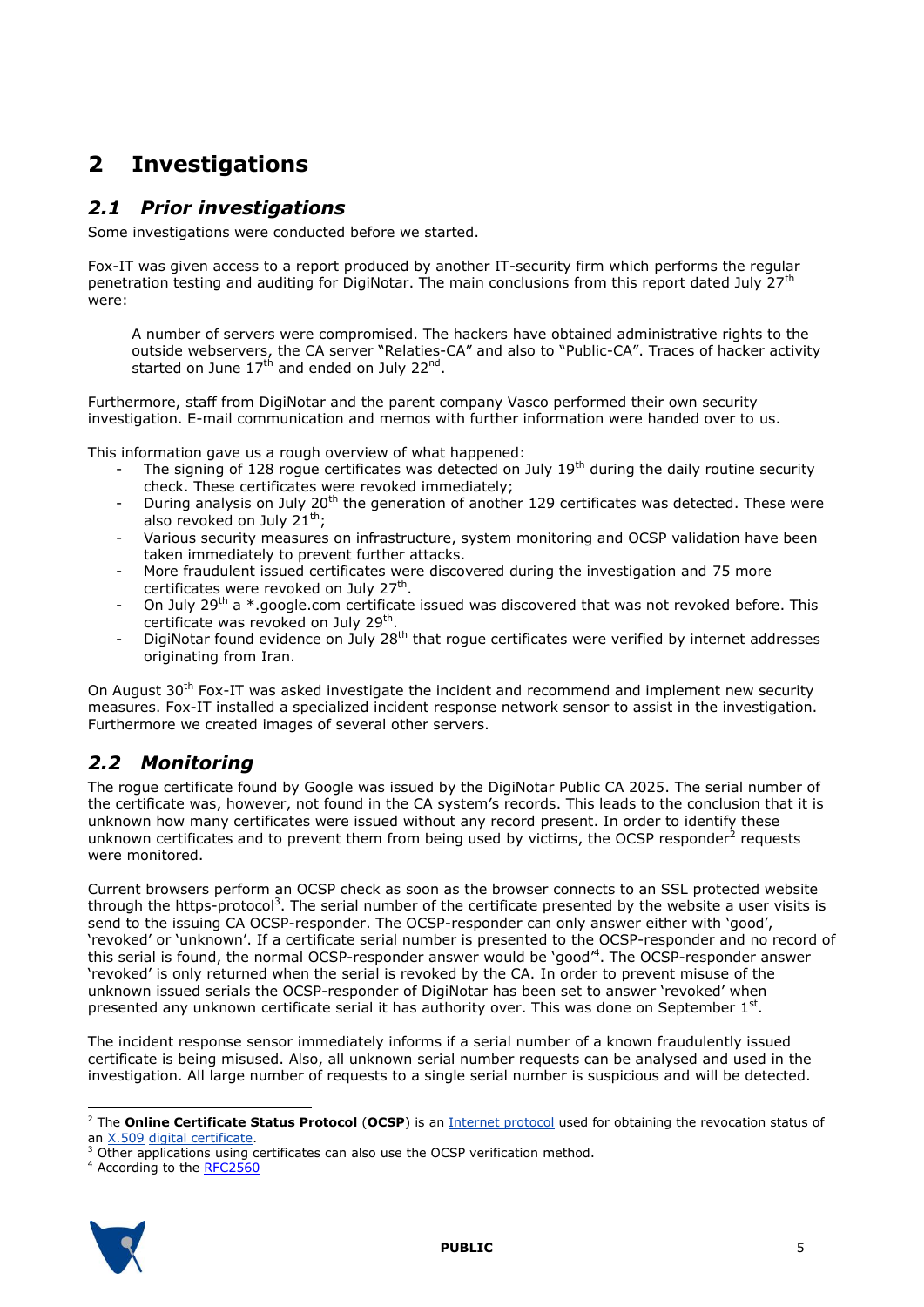Note that advanced methods for misusing the rogue certificates are possible by which a thorough attacker can circumvent our detection method.

The incident response sensor logged all network traffic since August 30<sup>th</sup>. Current analyses still show hacking attempts on the web server originating from Iran. During monitoring, we also saw unusual traffic after the company F-Secure announced its findings of a possible earlier breach of the website.<sup>5</sup> We haven't investigated this breach yet in detail. In August, DigiNotar installed a new web server. It's fair to assume these hacker traces where copied from the previous web server install.

## *2.3 CA servers investigation*

DigiNotar hosts several CA services on different servers. Earlier reports indicated two of these servers where compromised and misused by the attacker(s). It was essential to verify the status of the other CA systems and investigate if they were compromised or misused. Forensic disk images were made of all the CA servers for investigation.

Because of security implications, the details of these results are not shared in this public report. More generally, we found traces of hacker activity with administrator rights on the Qualified and PKIoverheid CA server as well as on other CA servers. Furthermore, we can share that on September  $3<sup>rd</sup>$  more rogue certificates were discovered. The list of certificates is in the Annex 5.1.

The log files on the Qualified & PKI Overheid CA server do not show traces of deleted entries. These traces are present on other CA servers, where rogue certificates were produced. During further investigation however, we encountered several serial numbers of certificates that cannot be related to trusted certificates. Two of these were found on the Qualified & PKI Overheid CA server. It might be possible that these serial numbers have been temporarily generated by the CA software without being used. Alternatively, these serials were generated as a result of a bug of the software. However, we cannot rule out the possibility that these serial numbers relate to rogue certificates. Further investigation needs to be done to confirm or contradict this. The list of serials is in the Annex 5.2; this list has been communicated with the web browser vendors.

## *2.4 Firewall investigation*

The firewall log files have not been analysed yet.

## *2.5 Malicious software analyses*

A number of malicious/hacker software tools was found. These vary from commonly used tools such a the famous Cain & Abel tool<sup>6</sup> to tailor made software.

Specifically developed software probably enabled the hackers to upload the generated certificates to a dropbox. Both the IP-addresses of an internal DigiNotar server and the IP-address of the dropbox were hardcoded in the software. Possibilities are being explored to investigate this server, as (parts of) the uploaded rogue certificates might be still available there.

A script was found on CA server public 2025. The script was written in a special scripting language only used to develop PKI software. The purpose of the script was to generate signatures by the CA for certificates which have been requested before. The script also contains English language which you can find in Annex [5.3.](#page-12-0) In the text the hacker left his fingerprint: *Janam Fadaye Rahbar<sup>7</sup> .* The same text was found in the Comodo hack in March of this year<sup>8</sup>. This breach also resulted in the generation of rogue certificates.

<sup>8</sup> [http://www.wired.com/threatlevel/2011/03/comodo\\_hack/](http://www.wired.com/threatlevel/2011/03/comodo_hack/)



-

<sup>&</sup>lt;sup>5</sup> The IT-Security company F-Secure blogs about a breach of the webserver of DigiNotar in May 2009. [http://www.f](http://www.f-secure.com/weblog/archives/00002228.html)[secure.com/weblog/archives/00002228.html](http://www.f-secure.com/weblog/archives/00002228.html)<br>6 Cain&Abol is a visit

Cain&Abel is a very powerful hackers toolkit. It's capable of sniffing and breaking passwords. Most anti-virus software will detect C&A and flag is as malicious.

<sup>&</sup>lt;sup>7</sup> Supposedly meaning: "I will sacrifice my soul for my leader"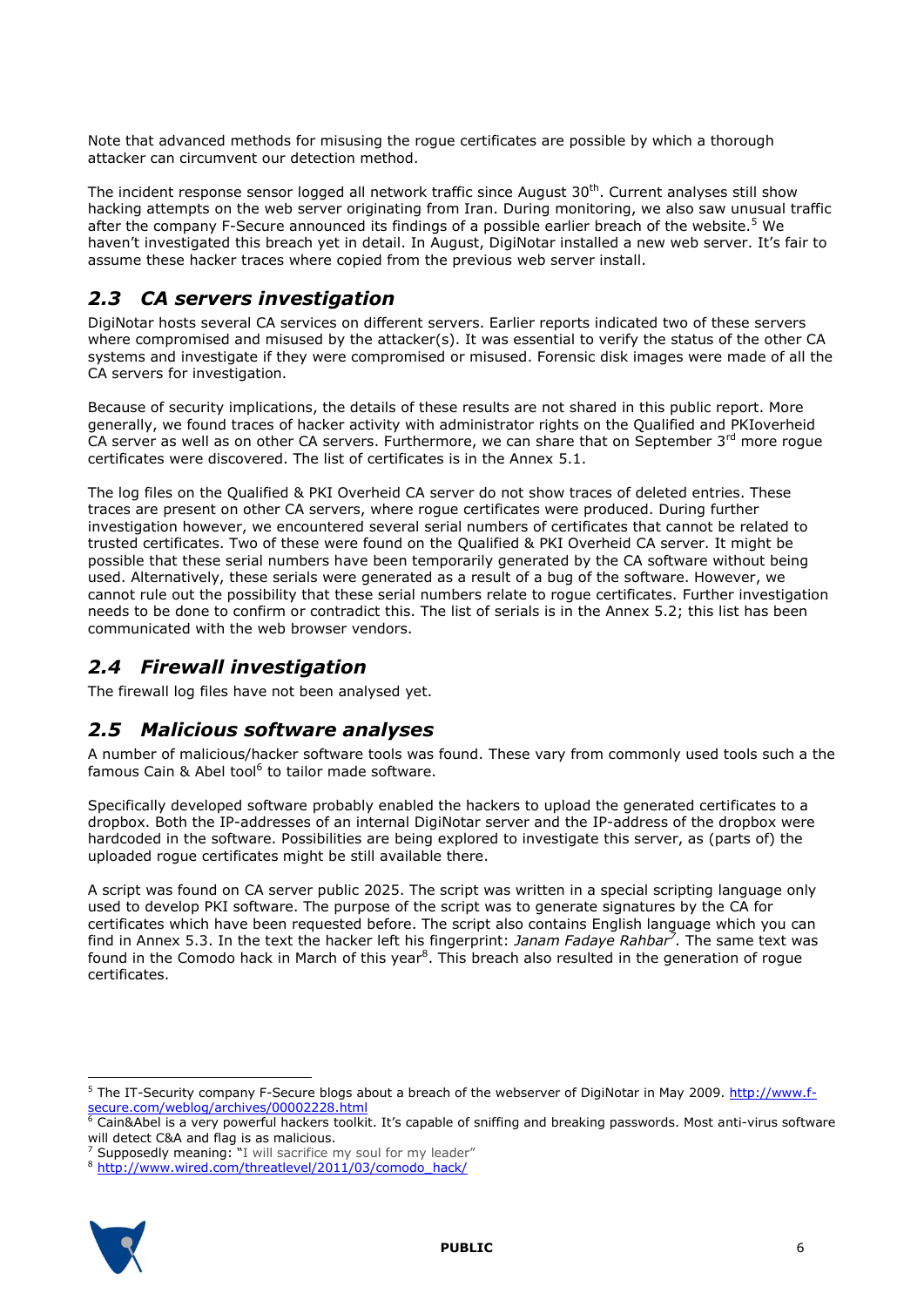# **3 Provisional results**

## *3.1 Fraudulent issued certificates*

In total 531 fraudulent certificates have been issued. We have no indication that more certificate were issued by the attacker(s). 344 Of these contain a domain name in the common name. 187 Certificates have in the common name "Root CA". We have reason to believe these certificates are not real CA certificates but normal end user certificates.

## *3.2 Compromised CAs*

The attacker(s) had acquired the domain administrator rights. Because all CA servers were members of the same Windows domain, the attacker had administrative access to all of them. Due to the limited time of the ongoing investigation we were unable to determine whether all CA servers were used by the attacker(s). Evidence was found that the following CAs *were* misused by the attacker(s):

- DigiNotar Cyber CA
- DigiNotar Extended Validation CA
- DigiNotar Public CA G2
- DigiNotar Public CA 2025
- Koninklijke Notariele Beroepsorganisatie CA
- Stichting TTP Infos CA

The security of the following CAs was compromised, but no evidence of misuse was found (this list is incomplete):

- Algemene Relatie Services System CA
- CCV CA
- DigiNotar PKIoverheid CA Organisatie G2
- DigiNotar PKIoverheid CA Overheid en Bedrijven
- DigiNotar Qualified CA
- DigiNotar Root CA
- DigiNotar Root CA Administrative CA
- DigiNotar Root CA G2
- DigiNotar Root CA System CA
- DigiNotar Services 1024 CA
- DigiNotar Services CA
- EASEE-gas CA
- Hypotrust CA
- MinIenM Autonome Apparaten CA G2
- MinIenM Organisatie CA G2
- Ministerie van Justitie JEP1 CA
- Nederlandse Orde van Advocaten Dutch Bar Association
- Orde van Advocaten SubCA Administrative CA
- Orde van Advocaten SubCA System CA
- Renault Nissan Nederland CA
- SNG CA
- TenneT CA 2011
- TRIAL DigiNotar PKIoverheid Organisatie TEST CA G2
- TU Delft CA

For some of these CAs extra security measures were in place (like the CCV CA). This makes it more unlikely they were misused.

## *3.3 Misuse*

We investigated the OCSP responder log files around the time of the \*.google.com incident. That incident was detected on August 27<sup>th</sup>. The first known public mention was a posting in a [google forum.](http://www.google.co.uk/support/forum/p/gmail/thread?tid=2da6158b094b225a&hl=en) The user (from Iran) was warned by the Google Chrome browser that there was something wrong with the certificate. The corresponding rogue **certificate** was created on July 10<sup>th</sup>.

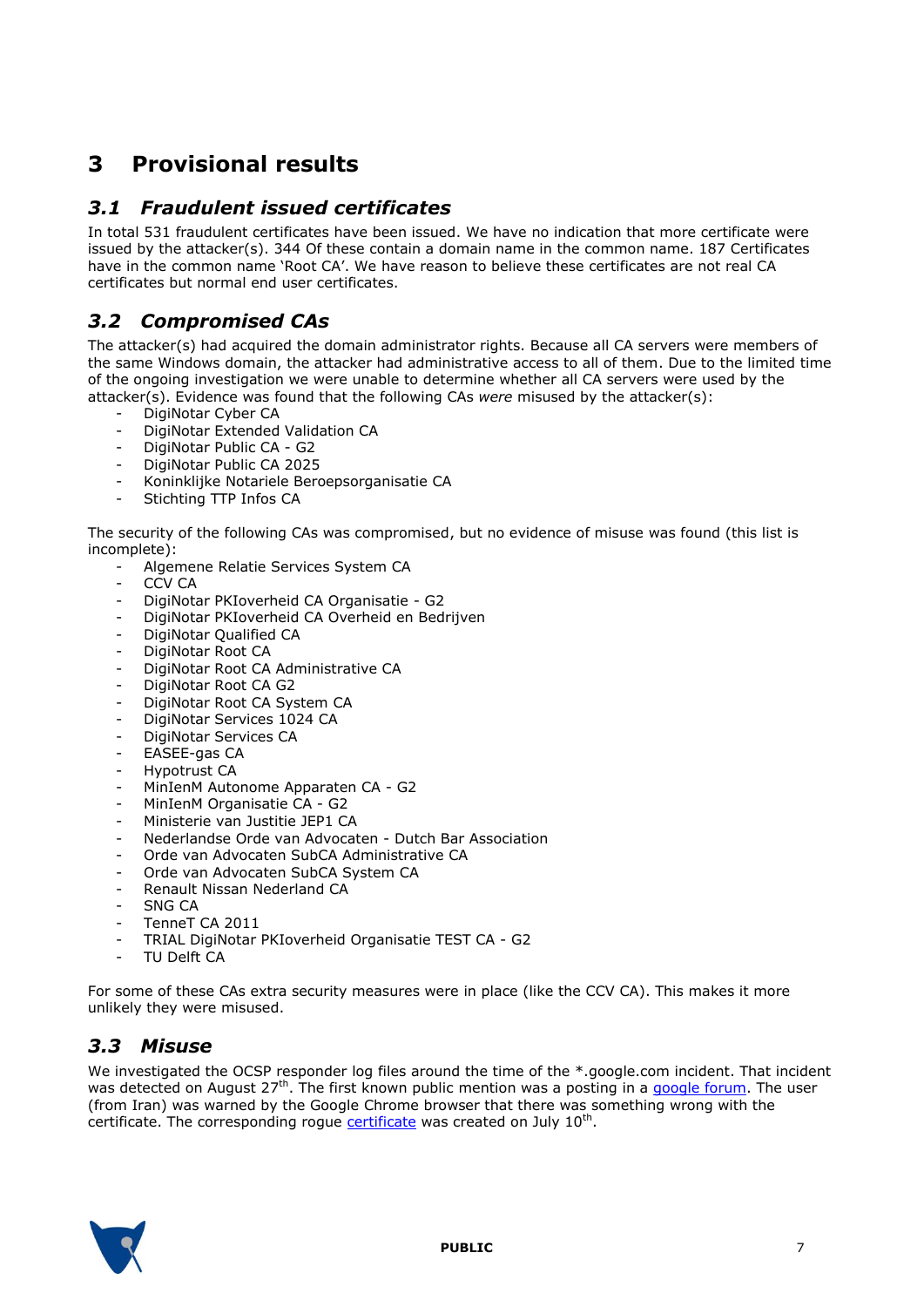Based on the logging mentioned above from the OCSP responder, we were able to extract the following information. On August 4<sup>th</sup> the number of request rose quickly until the certificate was revoked on August 29<sup>th</sup> at 19:09. Around 300.000 unique requesting IPs to google.com have been identified. Of these IPs >99% originated from Iran, as illustrated in figure 1.<sup>9</sup>



**Figure 1: OCSP requests for the rogue \*.google.com certificate**

A sample of the IP"s outside of Iran showed mainly to be TOR-exit nodes, proxies and other (VPN) servers, and almost no direct subscribers.

The list of IP-addresses will be handed over to Google. Google can inform their users that during this period their e-mail might have been intercepted. Not only the e-mail itself but also a login cookie could have been intercepted. Using this cookie the hacker is able to log in directly to the Gmail mailbox of the victim and also read the stored e-mails. Besides that, he is able to log in all other services Google offers to users like stored location information from Latitude or documents in GoogleDocs. Once the hacker is able to receive his targets" e-mail he is also able to reset passwords of others services like Facebook and Twitter using the lost password button. The login cookie stays valid for a longer period. It would be wise for all users in Iran to at least logout and login but even better change passwords.

Other OSCP request logs show some activity on August the 30<sup>th</sup> with a misused \*.torproject.org certificate. None of these originated from Iran. However this does not prove that rogue certificates weren"t abused between the issue date and revocation date of the certificates based on the OCSP logs because some applications might not use the OCSP protocol for revocation checking.

<sup>&</sup>lt;sup>9</sup> This static image shows all IP-addresses detected. On [http://www.youtube.com/watch?v=\\_eIbNWUyJWQ](http://www.youtube.com/watch?v=_eIbNWUyJWQ) you can see the interception of Google users taking place in a timeline.



i,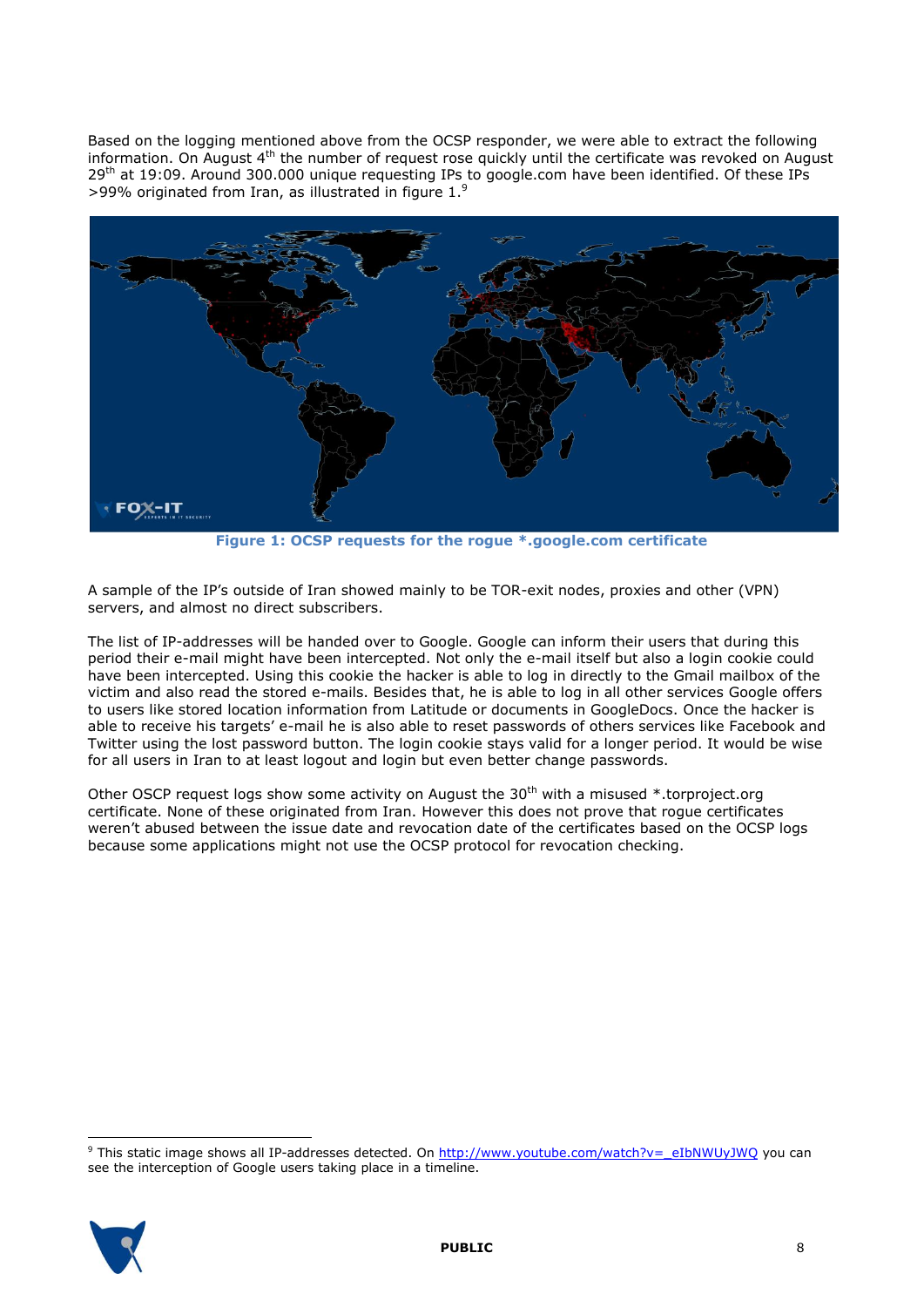# **4 Discussion**

## *4.1 Skills and goal of the hackers*

We found that the hackers were active for a longer period of time. They used both known hacker tools as well as software and scripts developed specifically for this task. Some of the software gives an amateurish impression, while some scripts, on the other hand, are very advanced. In at least one script, fingerprints from the hacker are left on purpose, which were also found in the Comodo breach investigation of March 2011. Parts of the log files, which would reveal more about the creation of the signatures, have been deleted.

The list of domains and the fact that 99% of the users are in Iran suggest that the objective of the hackers is to intercept private communications in Iran.

## *4.2 Other possible rogue certificates*

Using the OCSP responder requests we verify if the requested serial belongs to a known certificate. We have seen requests for unknown serials that cannot be matched against a known certificate. It's possible that these serials belong to a "rogue" certiticate or are just bogus OCSP requests, for instance done by security researchers. It's still possible other unknown<sup>10</sup> rogue certificates have been produced.

OCSP logging could still catch other possible rogue certificates based on the number of requests for an unknown serial, although it"s difficult to match the common name with that serial if the certificate in question is not known.

## *4.3 Trust in the PKIoverheid and Qualified environment*

Although all CA-servers have been accessed by a hacker with full administrative access rights and attempts have been made to use the running PKI-software we have no proof of generated rogue Qualified or PKIoverheid certificates. The log files of these CA-Servers validate as correct and no deleted log files have been found on these CA-servers. This is in contrast to our findings on the other breached CA servers.

Investigators encountered two (2) serial numbers of certificates on the Qualified or PKIoverheid server that cannot be related to trusted certificates<sup>11</sup>. Based on this, we cannot rule out the possibility that these relate to rogue certificates.

## *4.4 Current network infrastructure at DigiNotar*

The successful hack implies that the current network setup and / or procedures at DigiNotar are not sufficiently secure to prevent this kind of attack.

The most critical servers contain malicious software that can normally be detected by anti-virus software. The separation of critical components was not functioning or was not in place. We have strong indications that the CA-servers, although physically very securely placed in a tempest proof environment, were accessible over the network from the management LAN.

The network has been severely breached. All CA servers were members of one Windows domain, which made it possible to access them all using one obtained user/password combination. The password was not very strong and could easily be brute-forced.

The software installed on the public web servers was outdated and not patched.

No antivirus protection was present on the investigated servers.

An intrusion prevention system is operational. It is not clear at the moment why it didn"t block some of the outside web server attacks. No secure central network logging is in place.

 $11$  OCSP requests to these serial numbers will result in a 'revoke' reply.



i,  $10$  Unknown as in, that we haven't been able to revoke them yet because we don't know their existence.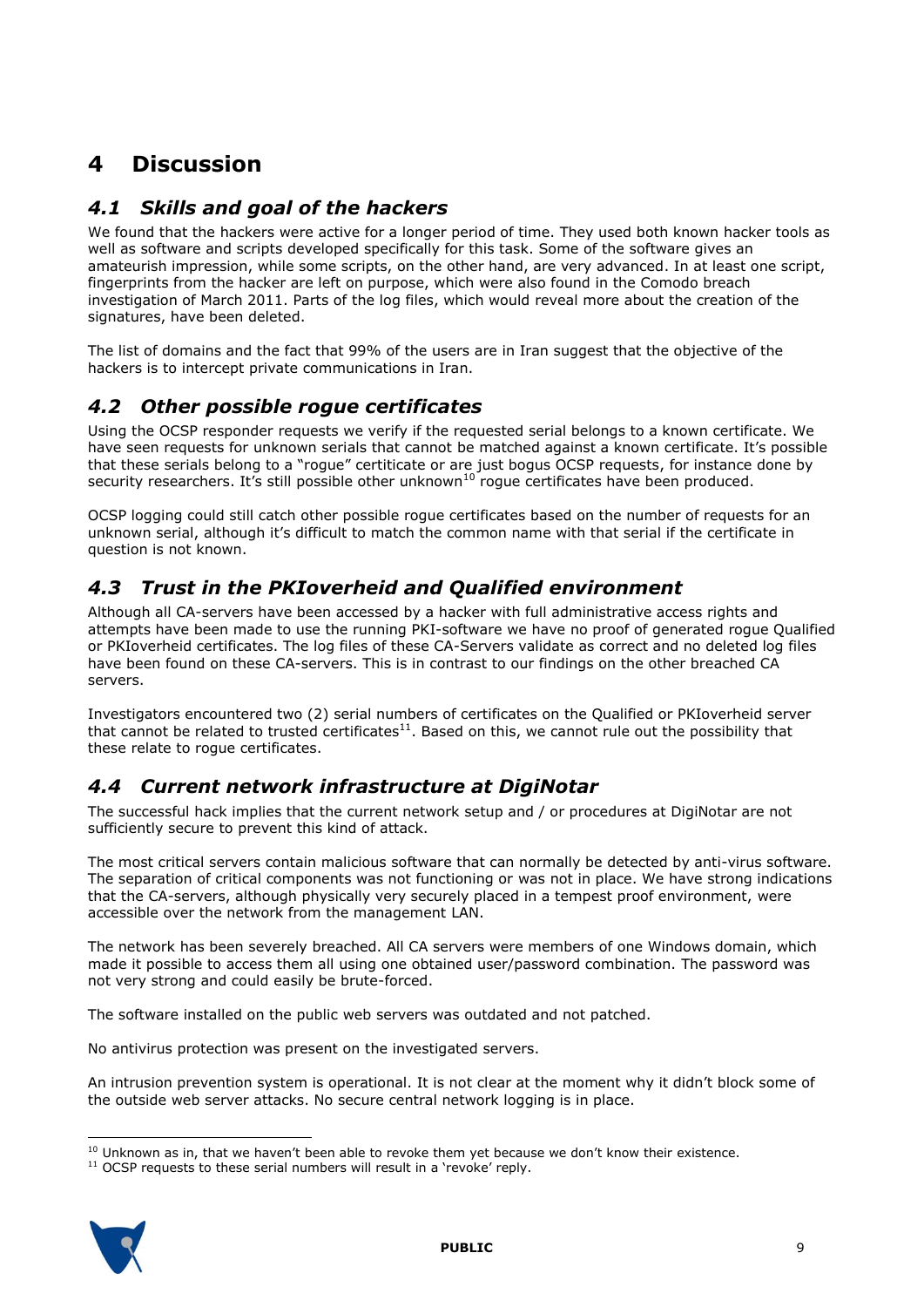# **5 Appendix**

## *5.1 Fraudulent issued certificates*

The following list of Common Names in certificates are presumed to be generated by the attacker(s):

| <u>Common Name</u>            | Number<br><u>of certs</u><br><u>issued</u> |
|-------------------------------|--------------------------------------------|
| $CN=$ *.*.com                 | 1                                          |
| $CN = *$ . *. org             | 1                                          |
| $CN = * .10$ million.org      | $\overline{2}$                             |
| CN=*.JanamFadayeRahbar.com    | 1                                          |
| CN=*.RamzShekaneBozorg.com    | 1                                          |
| CN=*.SahebeDonyayeDigital.com | 1                                          |
| $CN = * . android.com$        | 1                                          |
| $CN=*.aol.com$                | $\mathbf{1}$                               |
| $CN=$ *.azadegi.com           | $\mathbf{1}$                               |
| CN=*.balatarin.com            | 3                                          |
| $CN=$ *.comodo.com            | 3                                          |
| $CN=$ *.digicert.com          | $\overline{c}$                             |
| CN=*.globalsign.com           | 7                                          |
| $CN = * .qooqle.com$          | 26                                         |
| $CN=$ *.loqmein.com           | 1                                          |
| CN=*.microsoft.com            | 3                                          |
| $CN = *$ . mossad.gov.il      | $\overline{c}$                             |
| $CN=$ *.mozilla.org           | 1                                          |
| $CN = *$ . skype.com          | 22                                         |
| CN=*.startssl.com             | $\mathbf{1}$                               |
| $CN=$ *.thawte.com            | 6                                          |
| CN=*.torproject.org           | 14                                         |
| CN=*.walla.co.il              | 2                                          |
| CN=*.windowsupdate.com        | 3                                          |
| CN=*.wordpress.com            | 14                                         |
| CN=Comodo Root CA             | 20                                         |
| CN=CyberTrust Root CA         | 20                                         |

| CN=DigiCert Root CA         | 21           |
|-----------------------------|--------------|
| CN=Equifax Root CA          | 40           |
| CN=GlobalSign Root CA       | 20           |
| CN=Thawte Root CA           | 45           |
| CN=VeriSign Root CA         | 21           |
| CN=addons.mozilla.org       | 17           |
| CN=azadegi.com              | 16           |
| CN=friends.walla.co.il      | 8            |
| CN=login.live.com           | 17           |
| CN=login.yahoo.com          | 19           |
| CN=my.screenname.aol.com    | $\mathbf{1}$ |
| CN=secure.logmein.com       | 17           |
| CN=twitter.com              | 19           |
| CN=wordpress.com            | 12           |
| CN=www.10million.org        | 8            |
| CN=www.Equifax.com          | $\mathbf{1}$ |
| CN=www.balatarin.com        | 16           |
| CN=www.cia.gov              | 25           |
| CN=www.cybertrust.com       | $\mathbf{1}$ |
| CN=www.facebook.com         | 14           |
| CN=www.globalsign.com       | 1            |
| CN=www.google.com           | 12.          |
| CN=www.hamdami.com          | 1            |
| CN=www.mossad.gov.il        | 5            |
| CN=www.sis.gov.uk           | 10           |
| CN=www.update.microsoft.com | 4            |

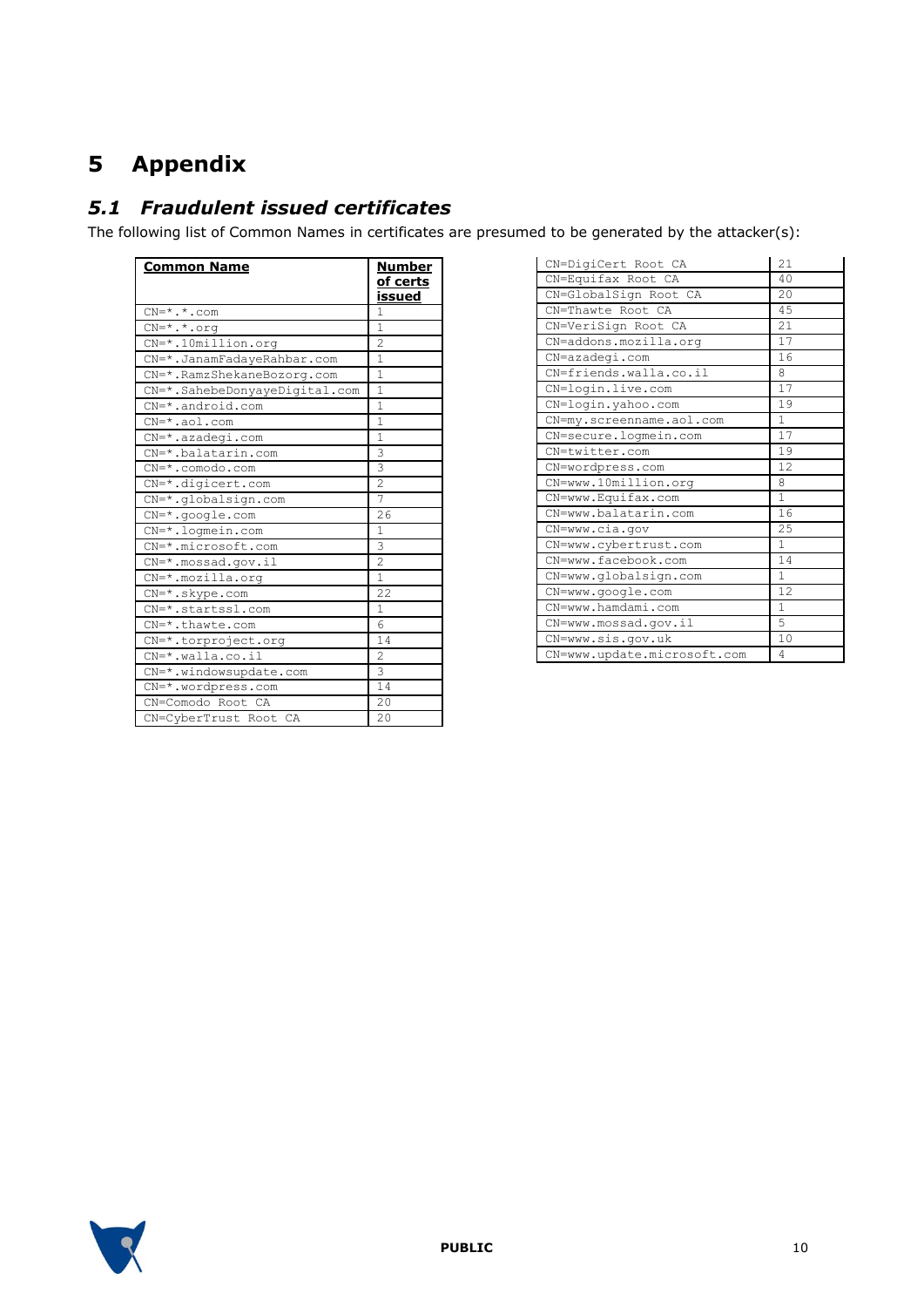## *5.2 Unknown serial numbers*

#### Root-CA server

On the "Root-CA" server the following serials were encountered:

83120A023016C9E1A59CC7D146619617 68E32B2FE117DFE89C905B1CCBE22AB7 711CE18C0423218425510EF51513B7B8 B7ABEFC8A1F844207B774C782E5385B3 6E0088D11C7E4E98CC9E0694D32A0F6B 80C990D339F177CA9FDAC258105882AB 7F73EC0A14C4BA065BECFAD69DC5A61D

#### Qualified-CA server

On the "Qualified-CA" server the following serials were encountered:

C6E2E63E7CA99BBA1361E4FB7245493C 863DE266FB30C5C489BF53F6553088C4

These serials might have been issued by the following CAs:

- DigiNotar PKIoverheid CA Organisatie G2
- DigiNotar Qualified CA System CA
- DigiNotar Root CA
- DigiNotar Qualified CA Administrative CA
- DigiNotar Qualified CA
- TRIAL DigiNotar PKIoverheid Organisatie TEST CA G2
- TRIAL DigiNotar PKIoverheid Organisatie TEST CA G2
- DigiNotar PKIoverheid CA Overheid en Bedrijven

#### 'Taxi-CA

On the "Taxi-CA" server the following serials were encountered:

25B6CA311C52F0E4F72A1BD53774B5B3 A0CF459D0D1EA9A946861A0A02783D88 71A10FA4C491D3A72D18D33E3CCF576C FE456B099700A6C428A193FE5968C9FD E7E2B46B8C9AA64679E03841F88CA5A0 AEC9F2324D80020B6E2B2A1103D6A4E8 CB20C25F14583AFC86465F14E621FBC1 947FF1DB66A41D809A9BC7E7344E342A 90BCA541B4DF5E77FB1349684F84A930 AB4967CE8B94FCF8DA7691922E6FD59C BA479991C9103C005726FAB83088A8D6 363E9AAF4DAC7085F31B89B2AC49059A 8A63042B8A8FA256035773BC9417435A 963CCB2601B15C73DCA821F4BC4C7458 6B7057D5DE0170842C372821D3F17DB2 C391438C15FF31BD89544A7F68DDF3B3 7278CB2A8270A3E66A021A7CD75F1211 F401D4C50FCA9161A70ED9D91D40E684 6C396359C423417E20C54CFC6690F3FF 9916C8350225BB607857375A02B6DC72 0F48A14121370B5CF4828EF826749FBC DB43E2CE6110750785FCBBE9A8EAE061 C641E4B7F19B63C4FF1EA6D3833FC874 D8B771F90BC01C9ED1333C23EF24CFC1

#### "Public-CA server

On the "Public-CA" server the following serials were encountered:  $365DD64A$ 

| 79C03FE0C81A3022DBF8143B27E40223 | 8B0EABAF922D4C6E6917FCBE365DD64A |
|----------------------------------|----------------------------------|
| FCCF53CB3D0A71494AF9664690FFCF84 | 4FC2D72D6427CABBE3E859453865F43B |
| 82BC18B1AA5D59C61D0EFDBEA7664C08 | 53B53BF2F74997EBEB2577D63DA692B7 |
| 5D4352671C39616670B2F34C173A1F63 | ABB21F43553F2695031A1C85355D7F1C |
| 6FA3C48173B3B289943F113A8CD9DB8C | 5563605FDC2DC865E2A1C32995B5A086 |
| CFAF9BE4E5BD0F5A75F628E45E0178C9 | 5DD6A72747D90C018B63F959DFE7C976 |
| 4ADA28D281D3D14D19FB782D64086D0C | CAB736FFE7DCB2C47ED2FF88842888E7 |
| 0B41ABEE6F4168D3CDE5A7D223B58BC1 | 9C79C9FE16727BAC407B4AA21B153A54 |
| 13548FC160BC5C9F315AE28CDB490E36 | 2D711C9CB79EC15445747BFE3F8BC92F |
| 5D8D0D43611275982E6A5490E7F87BD7 | 752A2D0325A3D34D9F5198C2F5C92A6C |
| C880AE4D7927E6A8FA7D456CB03E9763 | 39936336286F843756FC4BC296D7A8E0 |
| 82072FC8F8DD7E6C0ECE9B47185F0521 | 4A6D90618A5CA6797C768C03C860C4F8 |
| 90DB656E273476CC836778255582FA8B | 0954E1AB9141ED7E8B640FE681046451 |
| 171A8599EDE711A3315BC7D694CEBEC6 | 8259C3E1DB6C2C9B7FCD6A305EADEFE4 |
| E9EB8075F7FE3683B431552C2D962CB0 | BC01852405D3F4E22C48600266655026 |
| E6F9E095464F64448840A832FB3443DB | 9F7DDFE3CAAD224EC6BD68B60DE78550 |
| C83D16E9CB29DCF35F3B351CB942FE0D | A67C22A6E1F9D87799548EBFC7D5527E |
| 39B5DD0ECC85C3F62A72391DC055F561 | 11661878CCE9DC337CEEBB16E30F9A3A |
| DF3FD6AFBBFBC30C9AD80BF764A102DB | 6BF3BEB26AFF31116200B14F4378C33B |
| 327B9A443C49018D7B0A97B6EC2254B8 | 7A61A7778842E502E2291166C4574485 |
|                                  |                                  |

82C42F0EDC18BD751727BE5C54413EF7 03124C25849D9E49BC2A2FAD3E10C8A4 EFF0DD4B4927DF64232C5D2FF280C1E4 9EDCB5E1FE1255A2F1D7FC52C4AFA3B1 3A32AAA9DFE2CA7F9E003885E316944B 4455B43B9173CBAE4E247272EE2573D5 B95F62E86194734C9F68D4BF8B200C49 FE873B742B230B22AE540E840490A2F4 8779917563EC38B7746B8ECAFE239BE6 72CBC4824C6215B139FDE6BA10DAC6AD 8D09D4B98DE67C9E9C7C18CB72AD2418 07BC72A463D4DE33B2BE733D6FAC991D D3E2205C3B899FC99D77FE802985283F A5029D6A057D50D20ECFE0E528EDA067 C8B2487ADFAF969E34306029AC934406 5F3C1BDC7A2BCD47ABAF0C8E62D9F757 601315BB085FECF29538DA3F9B7BA1CE 30170F15A240446E6B482E0A364E3CCA 0590B310AEFC7A3EDC03ECA2A6F6624F FDEB145AAC81B8CD29B8DA018E71456F

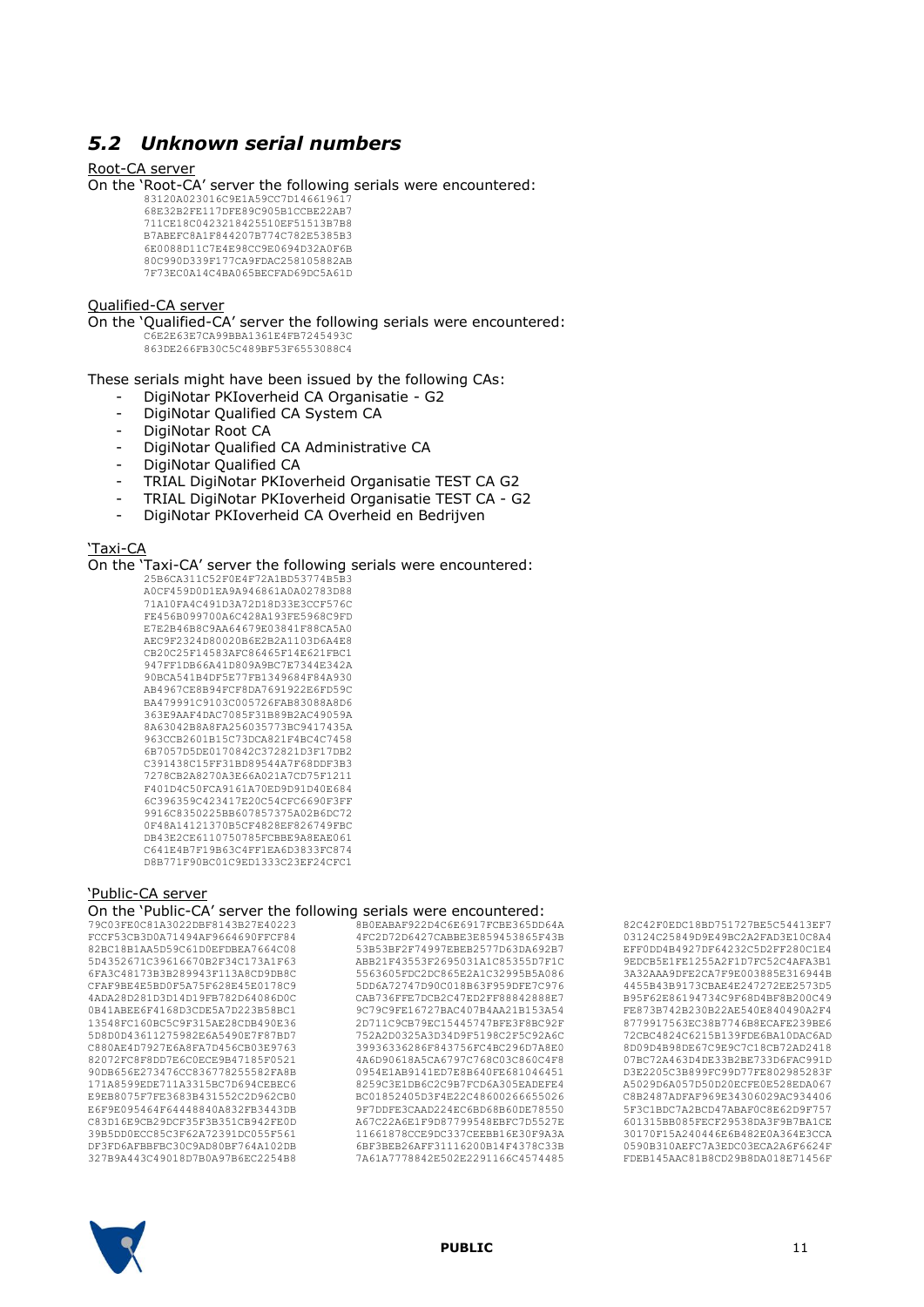C3F9F45F19E334C8303F44288856D843 028CF7556F8BE27026800448FA6AA527 E93B28B47C34B243EBA62E58FE2FF46F F89F5DE575755A3B4C0DECC6EDA7C804 5D8F8D78B0C19EF4479F744DECBD84BC EAACDC2F46D4A86F39B035B793F4A94F 9D06313F21A4EDF734C324FFBCB9E2B5 35C54E845AE855F818504C8C189F52C7 E3E120935934CBD77E1DA7F00431F745 0A6DFACFDEAE74A816031534BE90B75A 9AD82BE2FED538B10BDFBD229A8A5AEA C0F216CA8197AD00F0D98927EAE29E64 DE76B17BFB1B6D6D6634C8C104A6E59F A90F1BB43E9DB5EDFC60C15FB897C593 8625B32398C2722D96E7B972580A0238 D1FDE3A78C9D2E80C2303CC4E3E92A4C B355E909FD55C5E9EF1A6E67E9C18203 ADB59A303C6260DBE466F0149AB11A4A 5CEBD524469A075FB6B42D06C9BF27AD 0E0886EEAA119CF14F1C54387060929A B4F9299F05A327E60543C4CDE3277FC0 E4B2F09505726306314DF05B734FD9D0 4DD0497CBAABBA058574A611B26151BA 7073C6C01DEE4E158F554555F697F7D9 EB72415ECD0B4AACBDEEA3734F4349BF BED90D98FA3A1E0A5BD78AD54E55774D 3CDCD81930F91AC0B990664931E5412E 763B0C2A7B83066A9D995C8C4FD9E35E 720DF591261D710ADC73127C1BC4303D C06C12DBBC7055FE40950803238EC104 62BF5A170CC779ADE7EF0090F395D5E6 61BF9A0FF2CE9D55D86BC063839F72F4 B5D7A148CA6C1F9693A2C16ACDD66226 35FBDCDF923F99B5E1C5FF4423B715B8 F1EBE73557546DC8B21E0A2DE5E3A33E EBE7561CA573DA5DBB8EFAA250A40FD3 6BACB6C5B74FA747A3CF375EC3095035 6C1950AA83F4663F1BA063B5275C25EC 56EF1EE54D65EF7B39AF541E95BB45A9 2B1EA767EC59E46364BC2DF9B1F30B97 3913B1E1C35BDDF02CE03C916E8AA638 AFA2F7E964280B36DB0D714B86256F54 022E35B1ACD40F040C444DF32A7B8DE6 170370B60D515F164119BE54FD55E1ED CBFE437C9B62805C4353516699E44649 5FFA79AB76CE359089A2F729A1D44B31 5298BCBD11B3952E3FDDC6FDD6711F5C 1836289F75F74A0BA5E769561DE3E7CD DEB427AC9F1E8A0D0237049C80DF7E7F FD8FE350325318C893AFE03F9DFC7096 A8031D608F6549941879981764674DD7 DDAD29B8B1215191E7EB5AAEE0219338 3F8A5EA1756DDF4A6B6F2645B4911486 30DF96D87EEC8CA77A135ECCAB1AD25E 7DD8E0E1906C1754E11E901927CCABBD DAC51C3D23B163601305AF99DF129689 D77EC92400AE0D9FA57DEF4DD8CFA4D4 09369288E36D7AFFEE94EA81998FA316 EEBE18855322343289191913F6D769EB C00132DA154BDEE361EDEE727226D0F5 6580BE22A0566352B9622777BFCB7164 7352C61297D6B04E874EDAD12480F78E F658C0D52B3EEF71DDE6C284E7E1B337 E1253D04A17AB8E47F4A5916B9BF9D23 8922A9A23BE960FFE9707A0B3F4D75BD EAE97F465015E49A14F3B23403ACFA11 13A757022817C0514A5C142FE9BF143A 5132F0FCB3F8DCAA501C620575D33FEE 39953BF6383A00D29BEB377568E3DE7A 67887932934DFF086153CA905E7DE9EE DCD1072719692871126E4159D80EFDA8 C6741E3D08C0FFD4617B94E654DD89F1 D0BA58BA609CC1A001F612987A822BEF 6B339433956F1505104BB231314A153E C1366C7246041A3089E1C244C5DC42E7 61D11B35765ECB85890D5349786D9FCA 44C287C1C3697367B0E6CB78A78C1DF5 DAACF72BC91FB6DA90A804933CB72E23 2ACBA14BB6F65F7BD0A485BFCB6D023F 84BE5D762F37E9018D623C8E91F4D924 1A89324D6D3E6DE6726C688BFF225DDD F5FA42A5B421705E4803DA93C4F7E099 A869B96BCDF1D474C0714763AA34A8C9 3EA0F90DE57187FC7E1AC45AE44D16C6 F7DE638B76C3958AA3413A9785A19900 3F8C9CDAACBB533AE94F47456819FA0E 209920C169512D3EB4A1ED7CAD17D033 B2F57BD01BAAF7AF01EF442910CEBBA0 C0766829AA4D2E1A5D97213A4E4A654E FC9993EA7A4E761B6CB79ABE2BD3CDE1 4D556B338FAA020979A740B4C3AEE28C 8ED896B9A622FF24559A3429E5888E0A 8CF1F45323EC5AB449451E7A9476CFDC D1718E9BD91257D2169C81197D508A67 E4A691D60266784968DF971D6BF473AF B3B64F1925F759A2E145190333D1D6D2

ED4C2EBC14B85F46A9A75F159DF8BEB3 CDBC0441C10DB5ABA43120E63A048425 DC1665266A0198728861AC99ED368928 706BBC770C62D41DD799721ABD1868AB B2205D8CBDDFE49D7C5F0F95D506718F 901F30DB86EEB1666F5A8CAE1C7BD08B 9A3A951BE27E0729726FD8B80060E7E1 6410577C738133297472F6C22C2BB397 C8C06B0C6B7FE7CA66BCFE617AB6C4E6 58C18B290620E18B8C78AC1912E5DCD7 2F5ABFDCCAB1A2927E54283296F19FB8 A07CB7881E35C91FD9C5D20F6102572C 05E2E6A4CD09EA54D665B075FE22A256 8BA800DDDD865B6BF3A85ADEC4C29730 07B546E8E002FC5854651BE31802F96D DF2AD7F766E2EEFAF0FD1FB5C6883AB4 1C6EA2DA6ECED5C5C761BCA9CA4C5308 A640A29E706AF38557B86619EAF45E7A F88885670C3D55EBA52096A65310DACA B85E7BB83667097F15D8A3DEAAA1B198 A5F6F149B468683318DC178F4208E237 04841B82A9D81E44CB4F2D98CFE7C374 A81686CEFDEFFCE82B8DBF100E1395F1 9952073595776A3D7A8101664A56AB96 A076DA72A8C8E2137F05FE3FA59870EB 121378A6DE0A13DDB295106E912A4E14 65A925E578098658FADA30E9FB67B5E4 5B8E5202EC6769F2389605D33DC245B2 EA71F746BD17D1B05450329818572F2E DD8C315D2CA61870CBCF9D56ED7474E2 F346A1E62FED476F472560C6DDE0CADC CBBCB9E06F9FC92C533B2F2A5284BA22 79DCFDA2700E06F8EAA640BA9B827810 17CF5474D5A8B4E735E69E017CEC2F37 7034FBF641CEB257FC109A6819D19DA0 6E6D052B5ABC015C779EA3500FA11A28 FAB79682C8EAE556F11ECF6DAD7121BA 0370390E48A7F26AA62188A79E612DC3 59F8BDDA3F56D8026FAB6E3130F5D843 C731140FAA7690918BABF17BECB7938D 8C605DFAA0EC88CDB7D12F7250C9F53A 68F252CD36F2798A2182F6406A31A5A2 BD7CB0D124DFDE784CD5B9EF288C304E 3D2BC95A85EF539A68DAC84542A1AE7A 8CC74931E64061491652CC169C8BAAB3 4157D99E46A3E45E6130A95645410DAC E34C4FC7488C4DFEF0EA475A17AF2C7B

These serials might have been issued by the following CAs (list incomplete):

- Algemene Relatie Services System CA
- CCV CA
- DigiNotar Cyber CA
- DigiNotar Extended Validation CA
- DigiNotar PKIoverheid CA Organisatie G2
- DigiNotar PKIoverheid CA Overheid en Bedrijven
- DigiNotar Public CA G2
- DigiNotar Public CA 2025
- DigiNotar Qualified CA
- DigiNotar Qualified CA Administrative CA
- DigiNotar Qualified CA System CA
- DigiNotar Root CA
- DigiNotar Root CA Administrative CA
- DigiNotar Root CA G2
- DigiNotar Root CA System CA
- DigiNotar Services 1024 CA
- DigiNotar Services CA
- EASEE-gas CA
- Hypotrust CA
- Koninklijke Notariele Beroepsorganisatie CA
- MinIenM Autonome Apparaten CA G2
- MinIenM Organisatie CA G2
- Ministerie van Justitie JEP1 CA
- Nederlandse Orde van Advocaten Dutch Bar Association